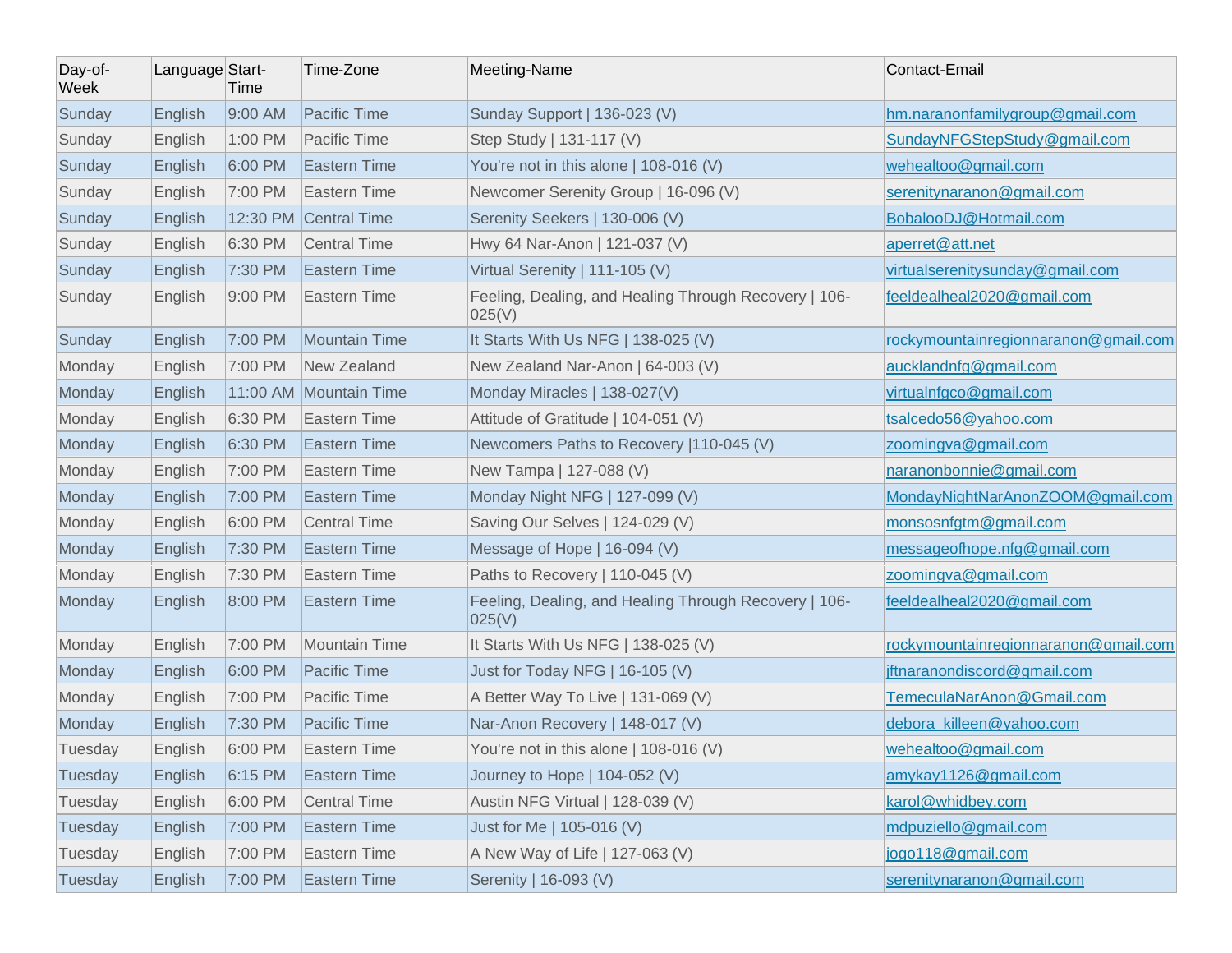| Tuesday   | English         | $8:00$ PM       | Eastern Time               | Feeling, Dealing, and Healing Through Recovery   106-<br>025(V) | feeldealheal2020@gmail.com           |
|-----------|-----------------|-----------------|----------------------------|-----------------------------------------------------------------|--------------------------------------|
| Tuesday   | English         | 7:00 PM         | <b>Central Time</b>        | WeWiLivOn   121-039 (V)                                         | WeWiLivOn2@gmail.com                 |
| Tuesday   | English         | 7:00 PM         | Mountain Time              | It Starts With Us NFG   138-025 (V)                             | rockymountainregionnaranon@gmail.com |
| Wednesday | English         | $9:00$ AM       | Pacific Time               | Men Sharing Recovery   142-148 (V)                              | discovereshtoday@gmail.com           |
| Wednesday | English         | 6:00 PM         | Australian Eastern<br>Time | Melbourne NFG   61-021 (V)                                      | melbournenfg@gmail.com               |
| Wednesday | English         | 7:30 PM         | South Africa Time          | Nar-Anon Online   27-17 (V)                                     | naranononlinesa@gmail.com            |
| Wednesday | English         |                 | 11:00 AM Pacific Time      | Hope After Loss   131-147 (V)                                   | info@naranonhopeafterloss.org        |
| Wednesday | English         | 7:00 PM         | Eastern Time               | Virtual Serenity, Barrie NFG   16-106 (V)                       | virtualserenitybarrie@gmail.com      |
| Wednesday | English         | 7:00 PM         | Eastern Time               | Paths to Recovery   110-045 (V)                                 | zoomingva@gmail.com                  |
| Wednesday | English         | 7:00 PM         | Eastern Time               | Peace of Mind $  16-101(V)$                                     | naranonrecovery@gmail.com            |
| Wednesday | $\vert$ English | 8:00 PM         | Eastern Time               | Feeling, Dealing, and Healing Through Recovery   106-<br>025(V) | feeldealheal2020@gmail.com           |
| Wednesday | English         | 7:00 PM         | <b>Mountain Time</b>       | It Starts With Us NFG   138-025 (V)                             | rockymountainregionnaranon@gmail.com |
| Wednesday | English         | 6:00 PM         | Pacific Time               | Just for Today NFG   16-105 (V)                                 | jftnaranondiscord@gmail.com          |
| Wednesday | English         | 6:30 PM         | Pacific Time               | Inland Empire Virtual Meeting   131-140 (V)                     | jevirtualmeetinggroup@gmail.com      |
| Thursday  | English         | 8:00 PM         | <b>United Kingdom</b>      | Open Share   44-04 (V)                                          | info@nar-anon.co.uk                  |
| Thursday  | English         | 12:00 PM Alaska |                            | Steps to Serenity   149-007 (V)                                 | snowmagnolias@yahoo.com              |
| Thursday  | English         |                 | 10:00 AM Mountain Time     | A Beginner's Meeting   138-028 (V)                              | webeginhere365@gmail.com             |
| Thursday  | English         | 6:30 PM         | Eastern Time               | CR Peace in the Storm $  117-074 (V)$                           | virtual@naranoncentral.org           |
| Thursday  | English         | 6:30 PM         | Eastern Time               | Seeking Serenity   151-001 (V)                                  | seekingserenitydc@gmail.com          |
| Thursday  | English         | 7:00 PM         | Eastern Time               | No Longer Alone   16-098 (V)                                    | naranonvirtual@hotmail.com           |
| Thursday  | English         | 7:00 PM         | Eastern Time               | Serenity Today   16-104 (V)                                     | serenitytoday333@gmail.com           |
| Thursday  | English         | 7:00 PM         | Eastern Time               | Steps To Serenity   16-100 (V)                                  | stepstoserenitylondon@gmail.com      |
| Thursday  | English         | 7:45 PM         | Eastern Time               | Virtual Serenity NFG   104-054 (V)                              | ssheryl.404@gmail.com                |
| Thursday  | English         |                 | 12:00 PM Central Time      | Pathway to Hope   124-027 (V)                                   | rosemary3751@att.net                 |
| Thursday  | English         |                 | 6:30 PM Central Time       | WI NFG Area Zoom meeting   130-031 (V)                          | scoty1@solarus.net                   |
| Thursday  | English         | $ 8:00$ PM      | Eastern Time               | How It Works   CC-001 (V)                                       | naranonhiw@gmail.com                 |
| Thursday  | English         | 9:00 PM         | Eastern Time               | Feeling, Dealing, and Healing Through Recovery   106-<br>025(V) | feeldealheal2020@gmail.com           |
| Thursday  | English         | 5:30 PM         | Pacific Time               | Hope After Loss   131-147 (V)                                   | info@naranonhopeafterloss.org        |
| Thursday  | English         | 7:00 PM         | Mountain Time              | It Starts With Us NFG   138-025 (V)                             | rockymountainregionnaranon@gmail.com |